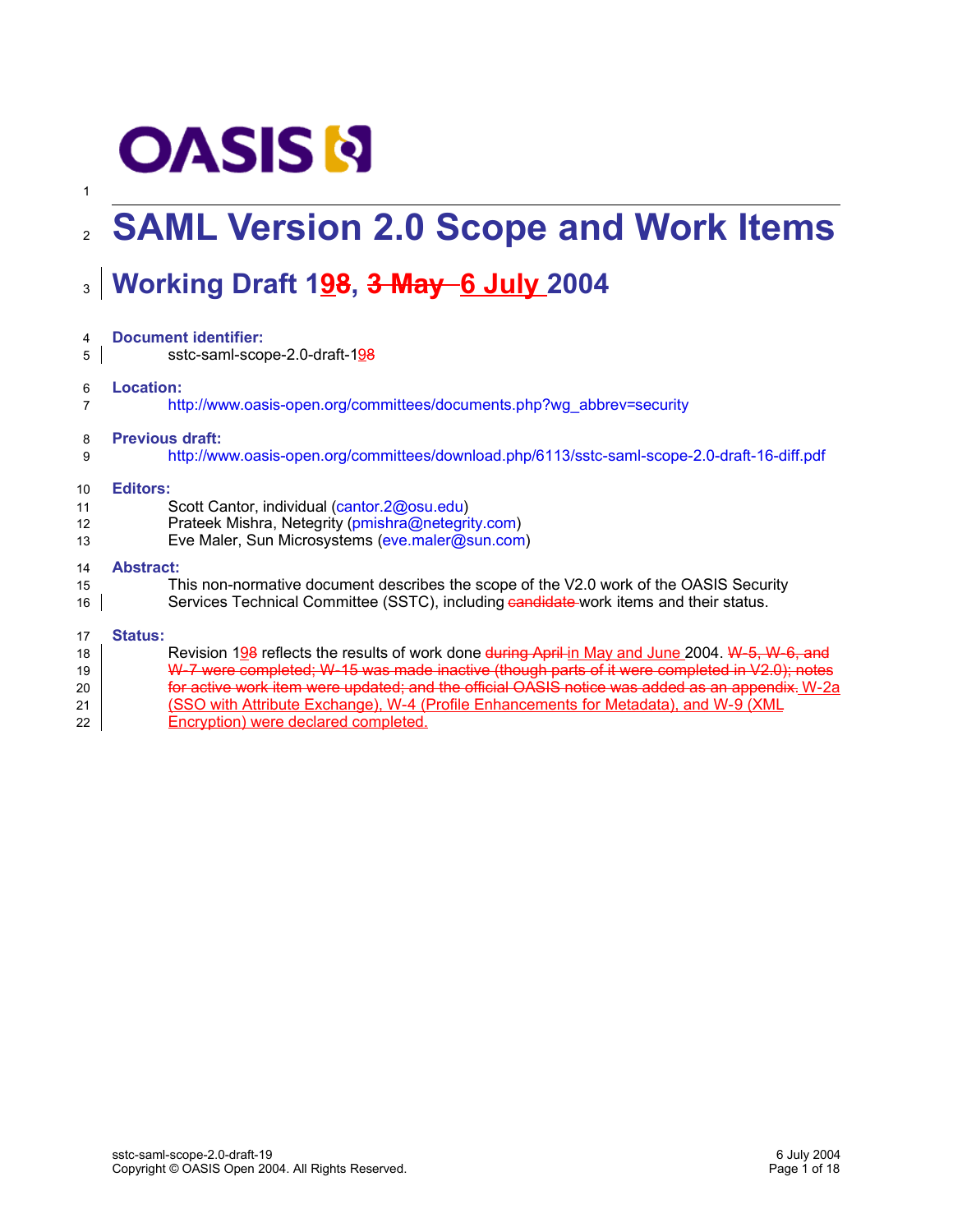#### **1 Scope of the V2.0 Work** 22

- The SAML 2.0 effort intends to deliver on the following goals: 23
- Address issues and enhancement requests that have arisen from experience with real-world SAML implementations and with other security architectures that use SAML. 24 25
- Adding support for features that were deferred from previous versions of SAML. 26
- Develop an approach for unifying various identity federation models found in real-world SAML implementations and SAML-based security architectures. 27 28

#### **Design Principles** 29

- At its October 2003 face-to-face meeting, the TC ranked its design principles for the V2.0 roughly as follows: 30 31
- Must meet the schedule 32
- (Equally) Must meet the accepted use cases 33
- Retain the existing domain model (i.e., restructuring not acceptable; additions are acceptable) 34
- Clean versioning path from 1.x to 2.0 and beyond 35
- Selective backwards compatibility where it doesn't conflict with other goals 36
- The TC also listed design non-principles: 37
- Minimally invasive to the 1.x design 38
- Overall backwards compatibility 39
- Maximally elegant design 40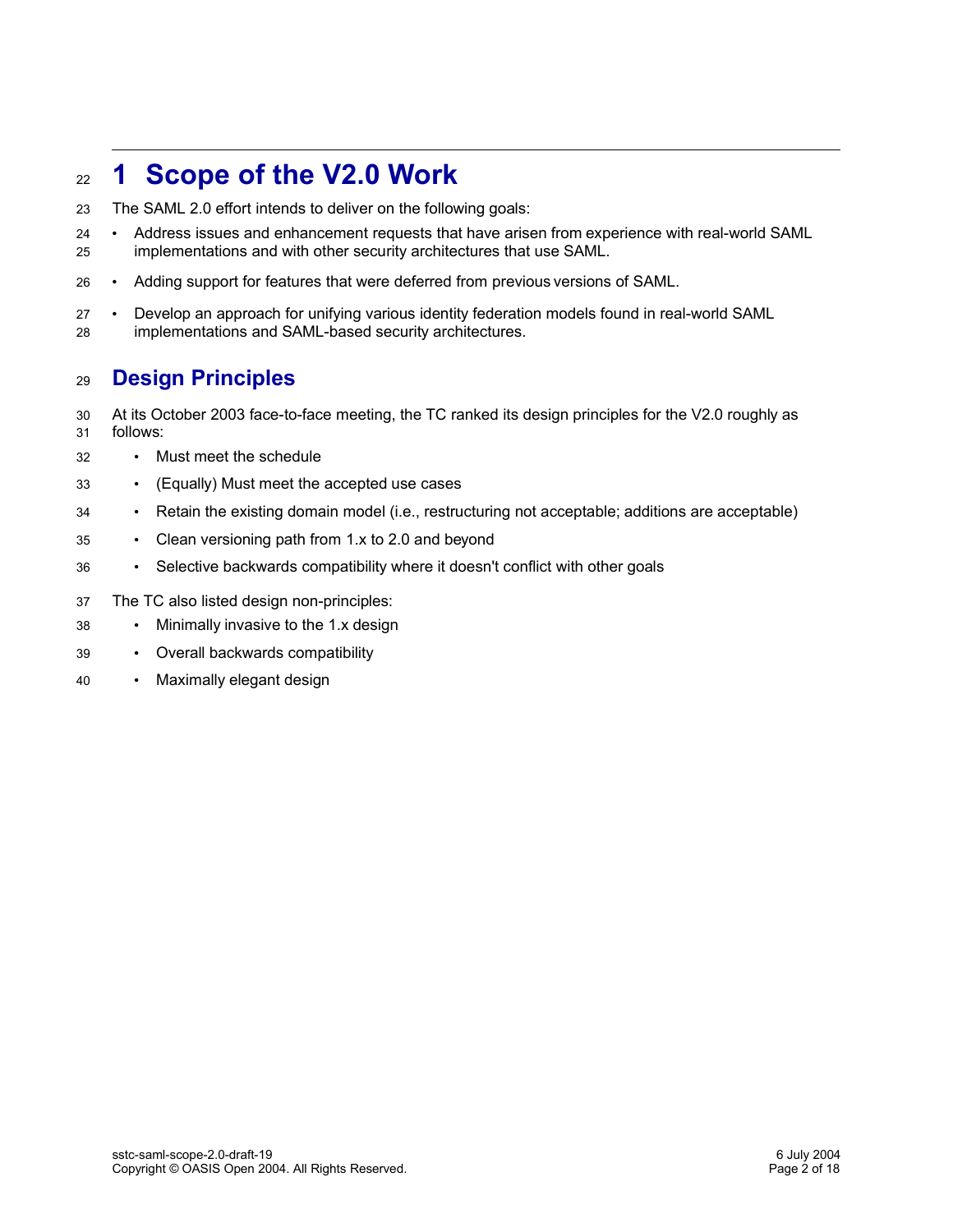#### **2 Work Items**  $\overline{41}$

We are taking a use-case-based approach for each new area of functionality. The owner for each work item makes a proposal containing at least one use case and definitions of any new terms, possibly along with formal requirements. (Use cases for a priori accepted items are welcome too.) On acceptance of a use case, the owner is expected to make a proposal for SAML technology that solves the use case. (Others may submit proposals as well.) The work item table uses the following status values and colors. 42 43 44 45 46

**Note:** Where it is noted in this section that solution proposals have been "accepted", 47

- design features may still change in accordance with TC wishes. Accepted solution 48
- proposals are typically just starting points for further refinement. 49

| <b>Status: Color</b>                            | <b>Description</b>                                                                                                                                                                                                                                 | <b>Work Items</b>                                                                                                                   |
|-------------------------------------------------|----------------------------------------------------------------------------------------------------------------------------------------------------------------------------------------------------------------------------------------------------|-------------------------------------------------------------------------------------------------------------------------------------|
| Active: green on<br>white background            | Targeted for SAML V2.0; specs not yet<br>feature-complete                                                                                                                                                                                          | <del>W-2a, W-4, W-9, </del> W-14, W-25, W-27,<br>$W-30$                                                                             |
| Reassess: orange<br>on light gray<br>background | For non-core functionality that we may<br>decide to include in V2.0 as we go                                                                                                                                                                       | (none)                                                                                                                              |
| Liaison: purple on<br>yellow background         | For functionality farmed out to other efforts                                                                                                                                                                                                      | W-18, W-20                                                                                                                          |
| Inactive: red on<br>gray background             | Not considered part of the V2.0 work, but<br>may be picked up later                                                                                                                                                                                | W-5b, W-10, W-11, W-12, W-13, W-<br>15 (but see below), W-16, W-17, W-<br>22, W-23, W-24, W-26, W-28, W-28c                         |
| Completed: black<br>on green<br>background      | Was previously active, but has now been<br>fully implemented in the specifications; this<br>does not preclude further discussion by<br>the TC on technical particulars of the<br>specs or further issues being reported by<br>TC members or others | W-1, W-2, W-2a, W-3, W-4, W-5, W-<br>5a, W-6, W-7, W-8, W-9, portions of<br>W-15, W-19, W-21, W-28a1, W-28a2,<br>W-28b, W-28d, W-29 |

Documents in the SAML repository are referenced here by document ID root (for example, "draft-sstc-50

- session-management") and download ID number (for example, "3659"). To retrieve the document, add the download ID number to the end of the following base URI: 51 52
- http://www.oasis-open.org/committees/download.php/ 53
- For example: 54
- http://www.oasis-open.org/committees/download.php/3659 55
- Mail messages are referenced here by message month and ID. To retrieve a message, add the citation string to the following base URI (this link takes you to the whole mail archive): 56 57
- http://lists.oasis-open.org/archives/security-services/ 58
- For example: 59
- http://lists.oasis-open.org/archives/security-services/200310/doc00001.doc 60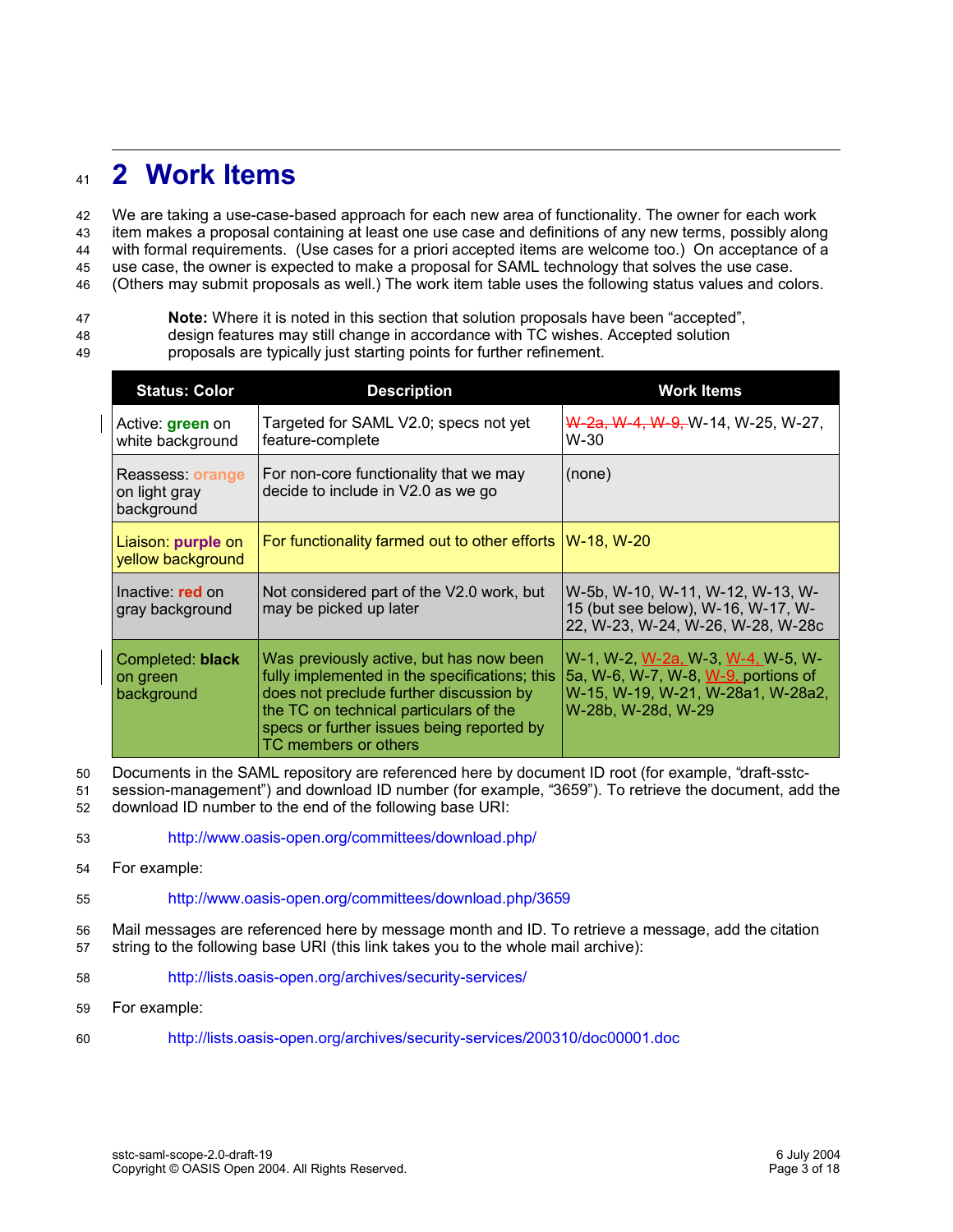| <b>ID/Status</b>   | Owner(s)  | <b>Description</b>                                                                                                                                                                                                                                                               | <b>Documents and Dispositions</b>                                                                                                                                                                                                                                                                                                               |
|--------------------|-----------|----------------------------------------------------------------------------------------------------------------------------------------------------------------------------------------------------------------------------------------------------------------------------------|-------------------------------------------------------------------------------------------------------------------------------------------------------------------------------------------------------------------------------------------------------------------------------------------------------------------------------------------------|
| $W-1$<br>Completed | John Kemp | <b>Session Support</b><br>Keywords: profiles, SSO, sessions,<br>logout<br>Global signout and similar would be<br>considered simple sessions. Complex<br>sessions would include things like<br>global timeout. Boeing has provided<br>input on their requirements around<br>this. | Base use case (accepted in<br>principle): support for sessions as<br>found in liberty-architecture-<br>overview-v1.1.pdf (3895) Sections<br>3.2.4 and 5.6<br>Advanced use case (needs to be<br>voted on): support for time-out and<br>session linking as discussed in draft-<br>sstc-session-management and mail<br>message 200310/doc00001.doc |
|                    |           |                                                                                                                                                                                                                                                                                  | John K.'s further elucidation of use<br>cases, resulting in a P1 through P5:<br>message 200312/msg00038.html                                                                                                                                                                                                                                    |
|                    |           |                                                                                                                                                                                                                                                                                  | All of P1 through P5 were accepted<br>on 9 December 2003 (see message<br>200312/msg00054.html), with the<br>understanding that a logically<br>separate session authority would be<br>specified. If this imposes too much<br>of a design burden, we may<br>reconsider.                                                                           |
|                    |           |                                                                                                                                                                                                                                                                                  | Solution proposal: See liberty-<br>architecture-protocols-schema-<br>v1.1.pdf (3896) Sections 3.2 and 3.5;<br>also message<br>200402/msg00013.html and draft-<br>sstc-kemp-sessions-proposal-01.pdf<br>(5256)                                                                                                                                   |
|                    |           |                                                                                                                                                                                                                                                                                  | Original issues: See sstc-saml-1.1-<br>issues-draft-02 (3690) UC-3-01, UC-<br>3-08, UC-3-09, DS-13-01                                                                                                                                                                                                                                           |
|                    |           |                                                                                                                                                                                                                                                                                  | Additional input: see Boeing input in<br>message 200308/msg00008.html                                                                                                                                                                                                                                                                           |
|                    |           |                                                                                                                                                                                                                                                                                  | Motion to "Incorporate ID-FF v1.2<br>logout protocol, with extension into<br>SAML v2.0" was accepted at F2F on<br>3-5 Feb 2004; see message<br>200402/msg00123.html                                                                                                                                                                             |
|                    |           |                                                                                                                                                                                                                                                                                  | Discussion on timeout feature has<br>not been resolved/decided yet                                                                                                                                                                                                                                                                              |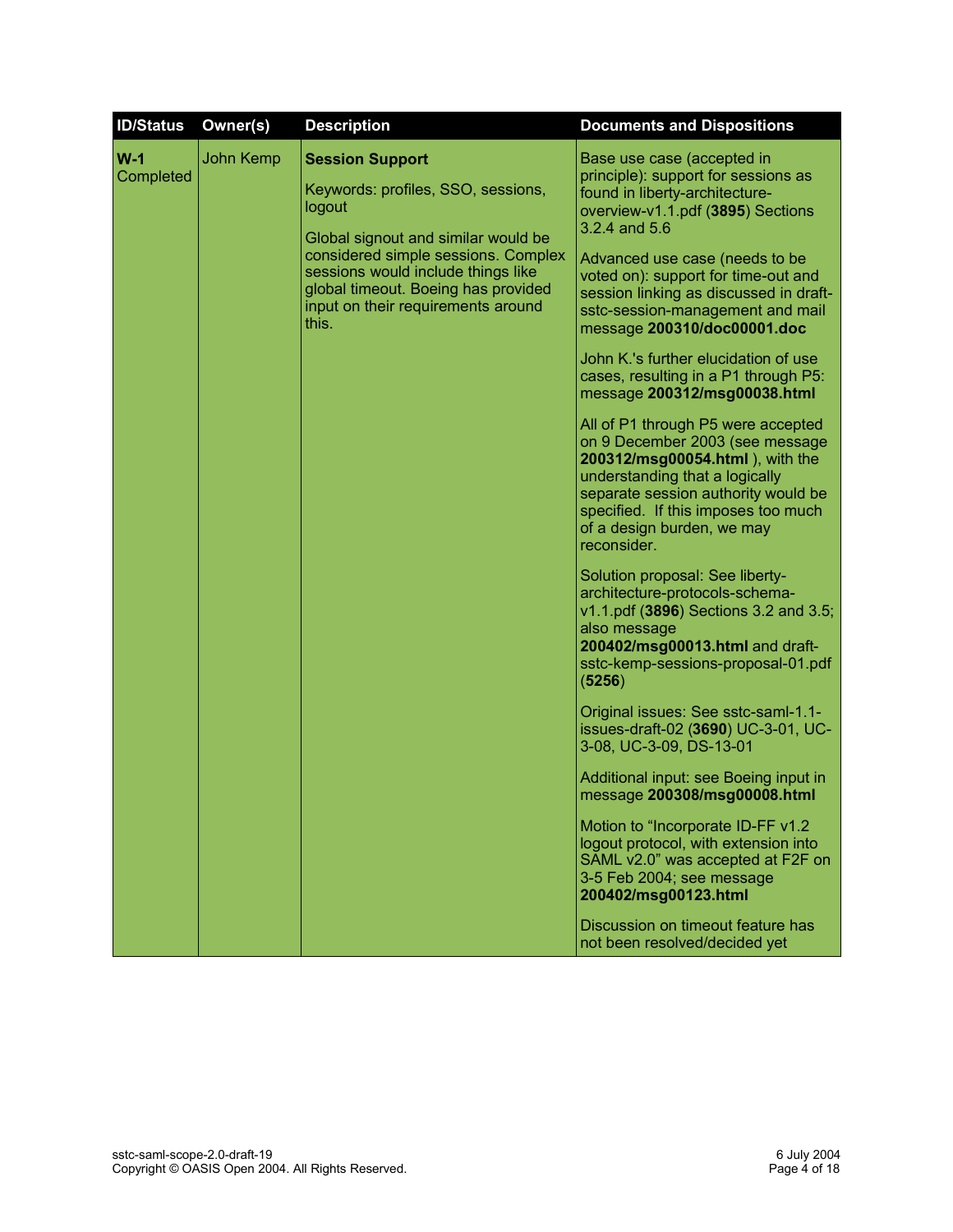| <b>ID/Status</b>                     | Owner(s)                         | <b>Description</b>                                                                                                                                                                                  | <b>Documents and Dispositions</b>                                                                                                                                                                                                                                                                                                                                                                                                                                                                                                                                                                           |
|--------------------------------------|----------------------------------|-----------------------------------------------------------------------------------------------------------------------------------------------------------------------------------------------------|-------------------------------------------------------------------------------------------------------------------------------------------------------------------------------------------------------------------------------------------------------------------------------------------------------------------------------------------------------------------------------------------------------------------------------------------------------------------------------------------------------------------------------------------------------------------------------------------------------------|
| $W-2$<br>Completed                   | <b>Scott Cantor</b><br>John Linn | <b>Identity Federation</b><br>Keywords: account linking,<br>pseudonyms, SSO, privacy                                                                                                                | Base use case: support as described<br>in liberty-architecture-overview-<br>v1.1.pdf (3895) Sections 3.2.1 and<br>5.4                                                                                                                                                                                                                                                                                                                                                                                                                                                                                       |
|                                      |                                  |                                                                                                                                                                                                     | Nameldentifier Exchange between<br>sites.<br>Peristent pseudonyms for principals.<br>This should also include privacy and<br>anonymity features à la Shibboleth                                                                                                                                                                                                                                                                                                                                                                                                                                             |
|                                      |                                  | and Liberty. This should include the<br>notion of an anonymous name<br>identifier. It was noted that Liberty<br>V1.2 has anonymity features.                                                        | 200312/msg00054.html<br>Solution proposal: draft-sstc-nameid<br>(4587); also see liberty-architecture-<br>protocols-schema-v1.1.pdf (3896)<br>Sections 3.2, 3.3, and 3.4, along with<br>the Shibboleth architecture at<br>http://shibboleth.internet2.edu/docs/d<br>raft-internet2-shibboleth-arch-<br>v05.pdf. SAML core spec (sstc-saml-<br>core-2.0-draft-05, 5519) now<br>contains a nearly complete solution<br>proposal, which was accepted at F2F<br>on 3-5 Feb 2004; see message<br>200402/msg00123.html<br>Original issues: see sstc-saml-1.1-<br>issues-draft-02 (3690) DS-1-02                   |
| $W-2a$<br><b>ActiveCom</b><br>pleted | <b>Prateek</b><br><b>Mishra</b>  | <b>SSO with Attribute Exchange</b><br>Keywords: attributes<br>This can be used to achieve a kind of<br>federation without using an account-<br>linking model. This may have some<br>impact on W-12. | Use case proposal: sstc-sso-<br>attribute-exchange (3966)<br>Use case accepted on 9 December<br>2003; see message<br>200312/msg00054.html<br>Additional input: see Boeing input in<br>message 200308/msg00008.html<br>Solution proposal: mail message<br>200401/msg00079.html<br>Discussion at F2F on 3-5 Feb 2004<br>(see message<br>200402/msg00123.html ) resulted in<br>an instruction to describe use cases<br>more thoroughly for comparison with<br>existing ID-FF solutions to see if<br>there's already a match<br>The latest work on attribute profiles<br>constitutes a completion of this work. |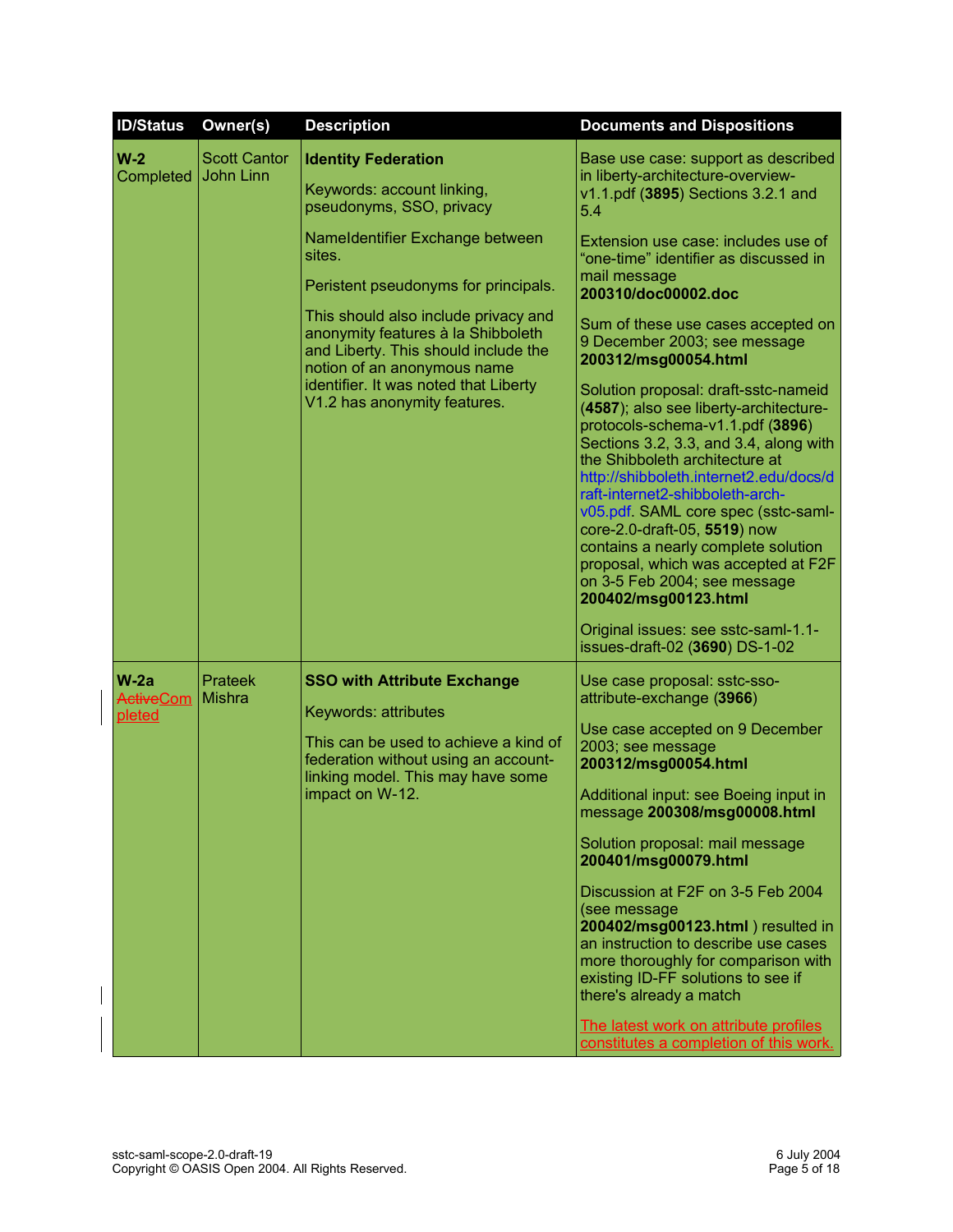| <b>ID/Status</b>                    | Owner(s)           | <b>Description</b>                                                                                                                                                                                                                                                                                                                                         | <b>Documents and Dispositions</b>                                                                                                                                                                                                                                                                                                                                                                                                                                                                                                                                                                                                                                                                                                                                                                                                  |
|-------------------------------------|--------------------|------------------------------------------------------------------------------------------------------------------------------------------------------------------------------------------------------------------------------------------------------------------------------------------------------------------------------------------------------------|------------------------------------------------------------------------------------------------------------------------------------------------------------------------------------------------------------------------------------------------------------------------------------------------------------------------------------------------------------------------------------------------------------------------------------------------------------------------------------------------------------------------------------------------------------------------------------------------------------------------------------------------------------------------------------------------------------------------------------------------------------------------------------------------------------------------------------|
| $W-3$<br>Completed                  | <b>Jahan Moreh</b> | <b>Metadata and Exchange Protocol</b><br>Keywords: metadata, interoperability,<br>discovery, trust<br>This work has already begun. It should<br>include SAML feature discovery<br>through a WSDL file. SAML metadata<br>might want to include a way to<br>discover supported types of<br>authentication protocols, as outlined in<br>closed issue DS-7-06. | Use case proposals: sstc-cantor-w3-<br>metadata (4122) and<br>200311/msg00018.html<br>Use cases accepted on 9 December<br>2003; see message<br>200312/msg00054.html<br>Solution proposals: now in a spec<br>draft: sstc-saml-metadata-2.0-draft<br>(5960); also see liberty-architecture-<br>protocols-schema-v1.1.pdf (3896)<br>Section 4, along with the Shibboleth<br>architecture at<br>http://shibboleth.internet2.edu/docs/d<br>raft-internet2-shibboleth-arch-v05.pdf<br>Original issues: see sstc-saml-1.1-<br>issues-draft-02 (3690) DS-7-06, MS-<br>$5 - 08$<br>At F2F on 3-5 Feb 2004; see<br>message 200402/msg00123.html,<br>items at sstc-cantorandmoreh-w3<br>(5260) were discussed; proposal to<br>consider ID-FF V1.2 metadata as<br>basic of SAML V2.0 (removing<br>Liberty-specific references) was<br>accepted |
| $W-4$<br><b>Completed</b><br>Active | <b>Jahan Moreh</b> | <b>Profile Enhancements for Metadata</b><br>Keywords: protocol, metadata<br>Implications for the profiles (and<br>profile creation guidelines) regarding<br>metadata usage.                                                                                                                                                                                | Use cases are covered by W-3.<br>Solution proposal: sstc-saml-<br>MetadataInBindings-2.0-draft (3697)<br>As of the F2F on 3-5 Feb 2004 (see<br>message 200402/msg00123.html ),<br>we are waiting until the metadata<br>spec is stable to go back and<br>enhance the profiles as necessary                                                                                                                                                                                                                                                                                                                                                                                                                                                                                                                                          |
|                                     |                    |                                                                                                                                                                                                                                                                                                                                                            | (including any new profiles done by<br>then) The latest profile rework<br>includes metadata notes.                                                                                                                                                                                                                                                                                                                                                                                                                                                                                                                                                                                                                                                                                                                                 |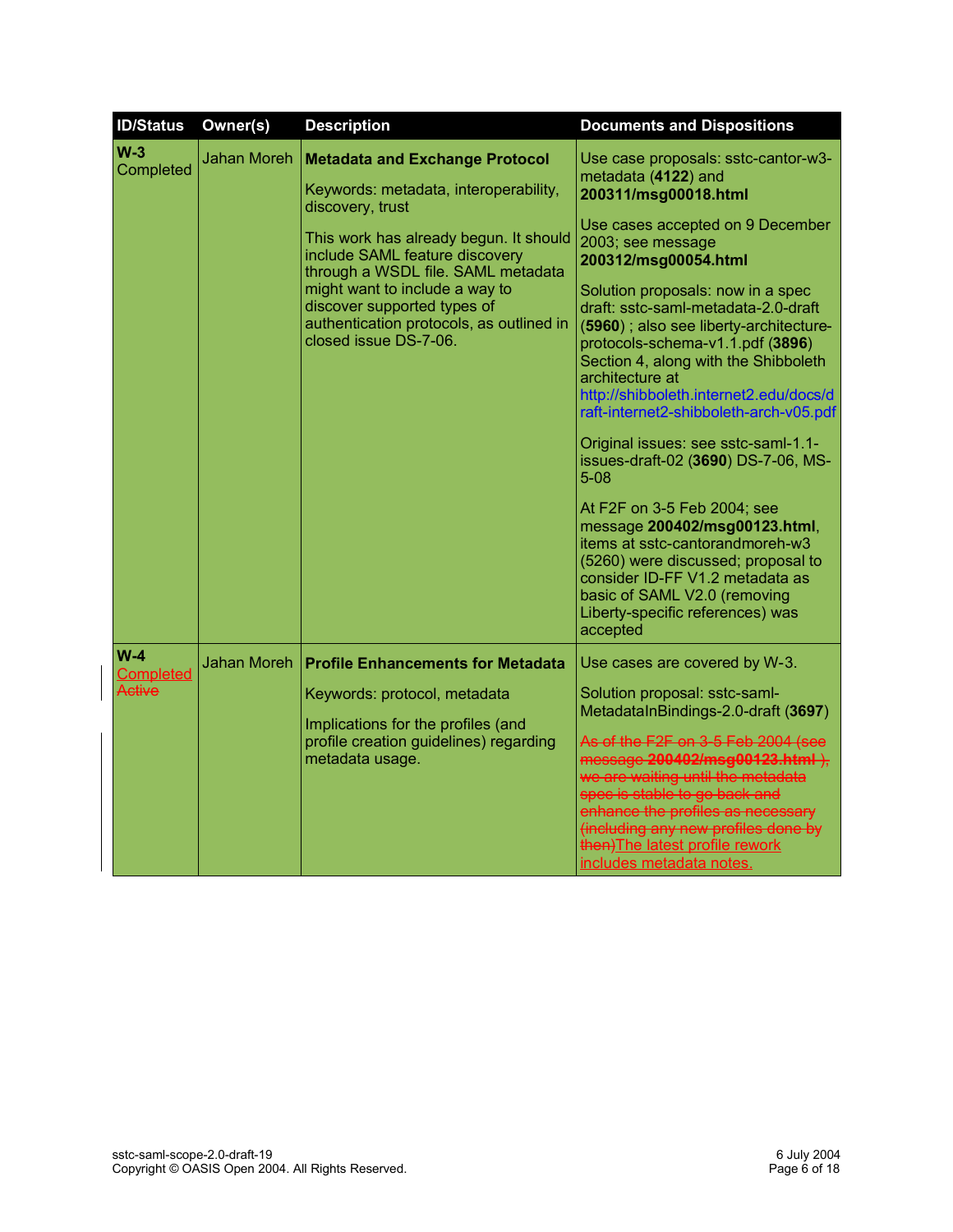| <b>ID/Status</b>                                                          | Owner(s)                        | <b>Description</b>                                                                                                                                                                                                                                                                                                                                                                                                                                                                                                                     | <b>Documents and Dispositions</b>                                                                                                                                                                                                                                                                                                                                                                                                                                                                                                                                                                                                                                |
|---------------------------------------------------------------------------|---------------------------------|----------------------------------------------------------------------------------------------------------------------------------------------------------------------------------------------------------------------------------------------------------------------------------------------------------------------------------------------------------------------------------------------------------------------------------------------------------------------------------------------------------------------------------------|------------------------------------------------------------------------------------------------------------------------------------------------------------------------------------------------------------------------------------------------------------------------------------------------------------------------------------------------------------------------------------------------------------------------------------------------------------------------------------------------------------------------------------------------------------------------------------------------------------------------------------------------------------------|
| $W-5$<br>Completed<br>(see also<br><b>W-5a, W-</b><br>5b, W-17,<br>$W-25$ | <b>Prateek</b><br><b>Mishra</b> | <b>SSO Profile Enhancements</b><br>Keywords: profiles, SSO, metadata,<br>discovery, authentication<br>Richer SSO profiles, including (signed)<br>requests from destination sites, control<br>over authentication, passivity,<br>extensibility, and source site<br>discovery. Boeing has provided input<br>on their requirements around<br>"destination site first" scenarios.<br>Candidate solution should reference<br>both Liberty and SAML 1.1 draft. Need<br>to conduct survey of "typical" data<br>items transfer from SP to IdP. | Use case: Add flows from SP to IdP<br>as discussed in mail message<br>200310/msg00162.html<br>Use cases accepted on 9 December<br>2003 (see message<br>200312/msg00054.html).<br>Need to choose profile extensions<br>among W-5 and W-5a that we want<br>to cover.<br>Solution proposal: sstc-bindings-<br>extensions (3893); see also liberty-<br>architecture-protocols-schema-<br>v1.1.pdf (3896) Section 3.2, liberty-<br>architecture-bindings-profiles-<br>v1.1.pdf (3898), the Boeing input in<br>message 200308/msg00008.html,<br>and the Shibboleth architecture at<br>http://shibboleth.internet2.edu/docs/d<br>raft-internet2-shibboleth-arch-v05.pdf |
|                                                                           |                                 |                                                                                                                                                                                                                                                                                                                                                                                                                                                                                                                                        | Use cases accepted.<br>Proposal at message<br>200402/msg00013.html accepted at<br>F2F on 3-5 Feb 2004; see message<br>200402/msg00123.html<br>Design work for this related set of<br>items took place in the area of<br>AuthnRequest/Response; see<br>solution proposal at thread starting at<br>message 200402/msg00047.html<br>and other threads in month<br>200402/threads.html. The core-08ff<br>drafts contain the final work on this<br>protocol.                                                                                                                                                                                                          |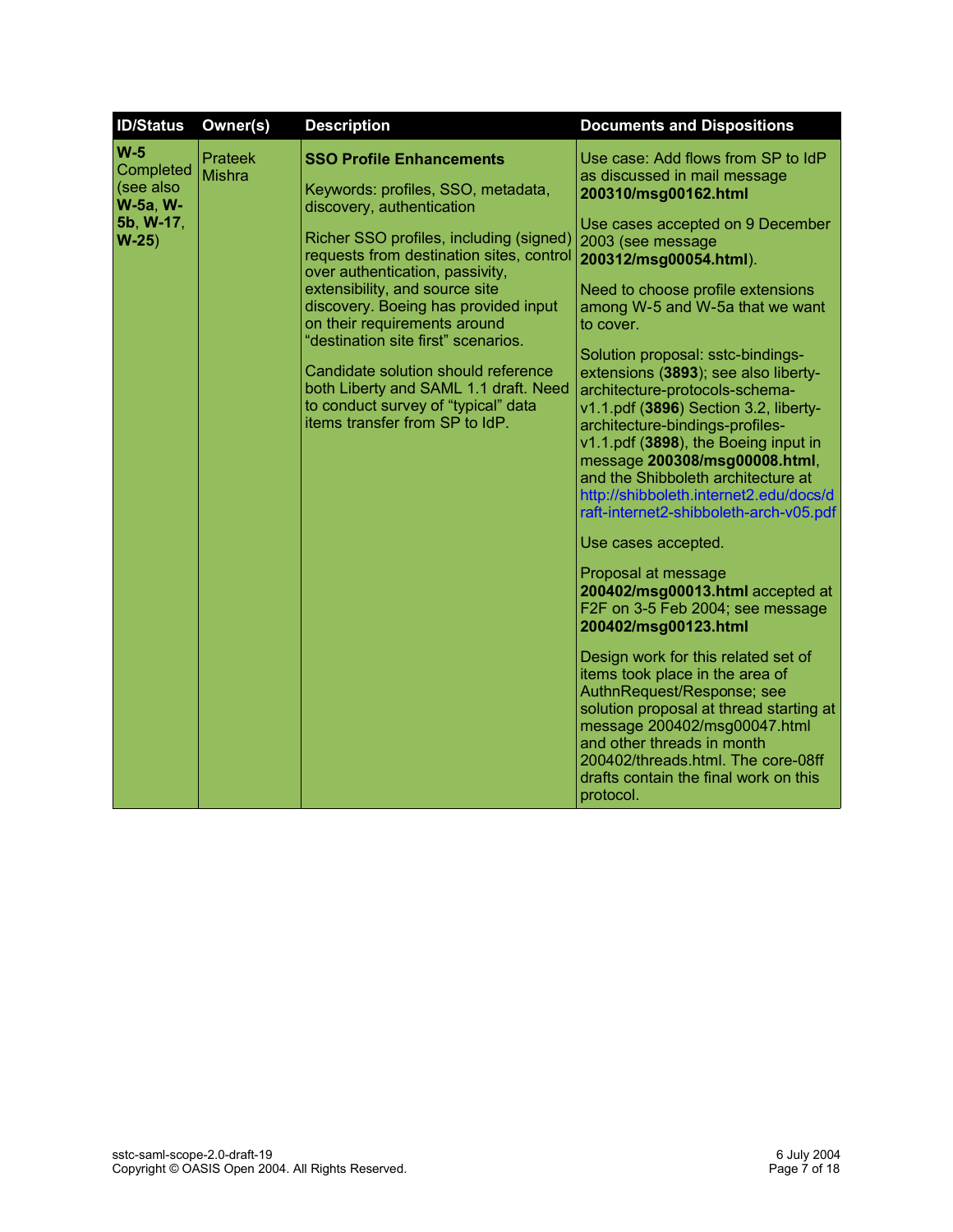| <b>ID/Status</b>                                                                | Owner(s)                        | <b>Description</b>                                                                                                                                                                                                                                                                                       | <b>Documents and Dispositions</b>                                                                                                                                                                                                                                                                                                                                                                                                                                                                                                                                                                                                                    |
|---------------------------------------------------------------------------------|---------------------------------|----------------------------------------------------------------------------------------------------------------------------------------------------------------------------------------------------------------------------------------------------------------------------------------------------------|------------------------------------------------------------------------------------------------------------------------------------------------------------------------------------------------------------------------------------------------------------------------------------------------------------------------------------------------------------------------------------------------------------------------------------------------------------------------------------------------------------------------------------------------------------------------------------------------------------------------------------------------------|
| $W-5a$<br>Completed<br>(see also<br>W-5, W-<br>5b, W-17,<br>$W-25$              | Frederick<br><b>Hirsch</b>      | <b>Enhanced Client Profiles</b><br>Keywords: profiles, clients<br>Some profiles rely on enhanced clients<br>and proxies ("Liberty-enabled client" or<br>LECP). This might need enhancement<br>to account for general considerations<br>of clients that are web services, and<br>also non-mobile clients. | Use case: 03-09-18-lecp-proposal<br>(3802)<br>See also additional input in Fidelity<br>presentation (3585)<br>Use case accepted on 9 December<br>2003; see message<br>200312/msg00054.html<br>Solution proposals: hirsch-sstc-lecp-<br>draft (4641), hirsch-paos-lecp-draft<br>(4948)<br>Proposal to adopt LECP and<br>PAOS+LECP proposal and integrate<br>into SAML 2.0 Bindings and Profiles<br>spec accepted at F2F on 3-5 Feb<br>2004; see message<br>200402/msg00123.html;<br>implemented in the newly separated<br>Bindings spec (sstc-saml-bindings-<br>2.0, 5489) and Profiles spec (sstc-<br>saml-profiles-2.0, 5510)                       |
| $W-5b$<br><b>Inactive</b><br>(see also<br><b>W-5, W-</b><br>5a, W-17,<br>$W-25$ | Tony<br>Nadalin, Jeff<br>Hodges | <b>SOAP Client Profile</b>                                                                                                                                                                                                                                                                               | Use case: mail message<br>200310/doc00003.doc<br>Use case accepted on 9 December<br>2003; see message<br>200312/msg00054.html<br>Additional use cases and beginnings<br>of solution proposal: draft-sstc-<br>solution-profile-soap (5330)<br>See also additional input in Fidelity<br>presentation (3585)<br>See also details in W-17, which has<br>been merged in with this<br>Discussion at F2F on 3-5 Feb 2004<br>(see message<br>200402/msg00123.html ); some<br>new use cases presented late in the<br>cycle don't seem to have consensus<br>yet<br>During the telecon of 2 March 2004,<br>IBM withdrew the work item for V2.0<br>consideration |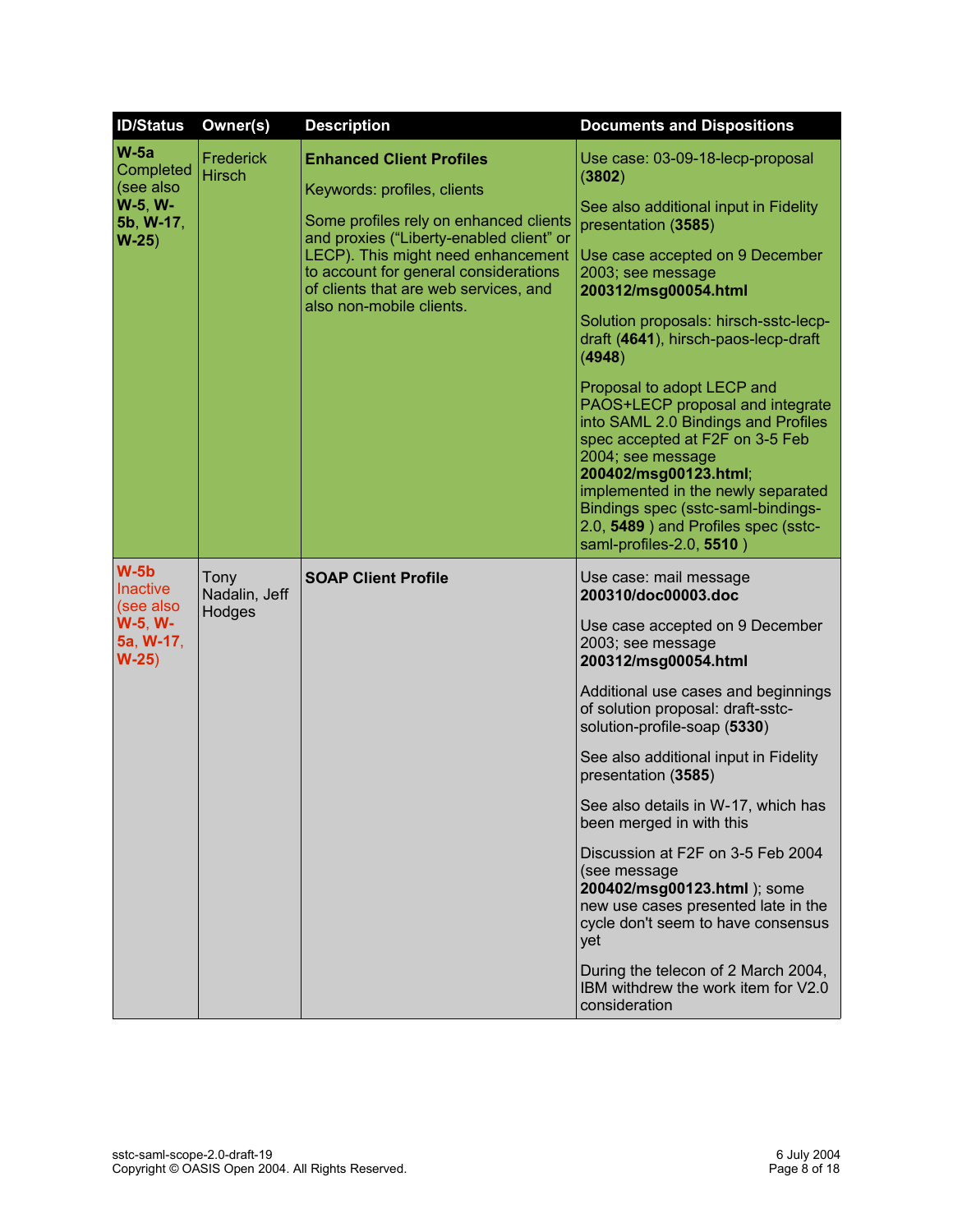| <b>ID/Status</b>     | Owner(s)            | <b>Description</b>                                                                                                                                                        | <b>Documents and Dispositions</b>                                                                                                                                                                                                                                                                                                                                                                                                                                                                                                                                                                   |
|----------------------|---------------------|---------------------------------------------------------------------------------------------------------------------------------------------------------------------------|-----------------------------------------------------------------------------------------------------------------------------------------------------------------------------------------------------------------------------------------------------------------------------------------------------------------------------------------------------------------------------------------------------------------------------------------------------------------------------------------------------------------------------------------------------------------------------------------------------|
| $W-6$<br>Completed   | <b>Scott Cantor</b> | <b>Proxied SSO</b><br>Keywords: profiles, SSO,<br><b>intermediaries</b><br>Liberty 1.2 adds dynamic proxying into<br>the SSO profiles, including non-Liberty<br>services. | Use case: sstc-cantor-w6-proxy<br>(4388)<br>Use case accepted on 9 December<br>2003; see message<br>200312/msg00054.html<br>See liberty-architecture-protocols-<br>schema-v1.1.pdf (3896) and the<br>Liberty V1.2 dynamic proxying<br>capability described at<br>http://www.projectliberty.org/specs/lib<br>erty-idff-protocols-schema-v1.2.pdf<br>Section 3.2.2.7<br>Discussion at F2F on 3-5 Feb 2004<br>(see message<br>200402/msg00123.html ); final<br>design reflected in the<br>AuthnRequest/Response protocol,<br>which was completed in revs core-<br>08ff.                                |
| $W - 7$<br>Completed | <b>Scott Cantor</b> | <b>Discovery Protocol</b><br>Keywords: discovery, metadata<br>For example, this includes common<br>domain and cookie mechanisms.                                          | Use case for finding an IdP when at<br>an SP: liberty-architecture-overview-<br>v1.1.pdf (3895) Section 5.5<br>Use case accepted on 9 December<br>2003; see message<br>200312/msg00054.html<br>Solution proposal: liberty-<br>architecture-bindings-profiles-<br>v1.1.pdf (3898); see also the<br>Shibboleth architecture at<br>http://shibboleth.internet2.edu/docs/d<br>raft-internet2-shibboleth-arch-v05.pdf<br>Accepted proposal to incorporate<br>introduction cookie mechansim at<br>F2F on 3-5 Feb 2004; see message<br>200402/msg00123.html ; solution<br>was incorporated in profiles-06. |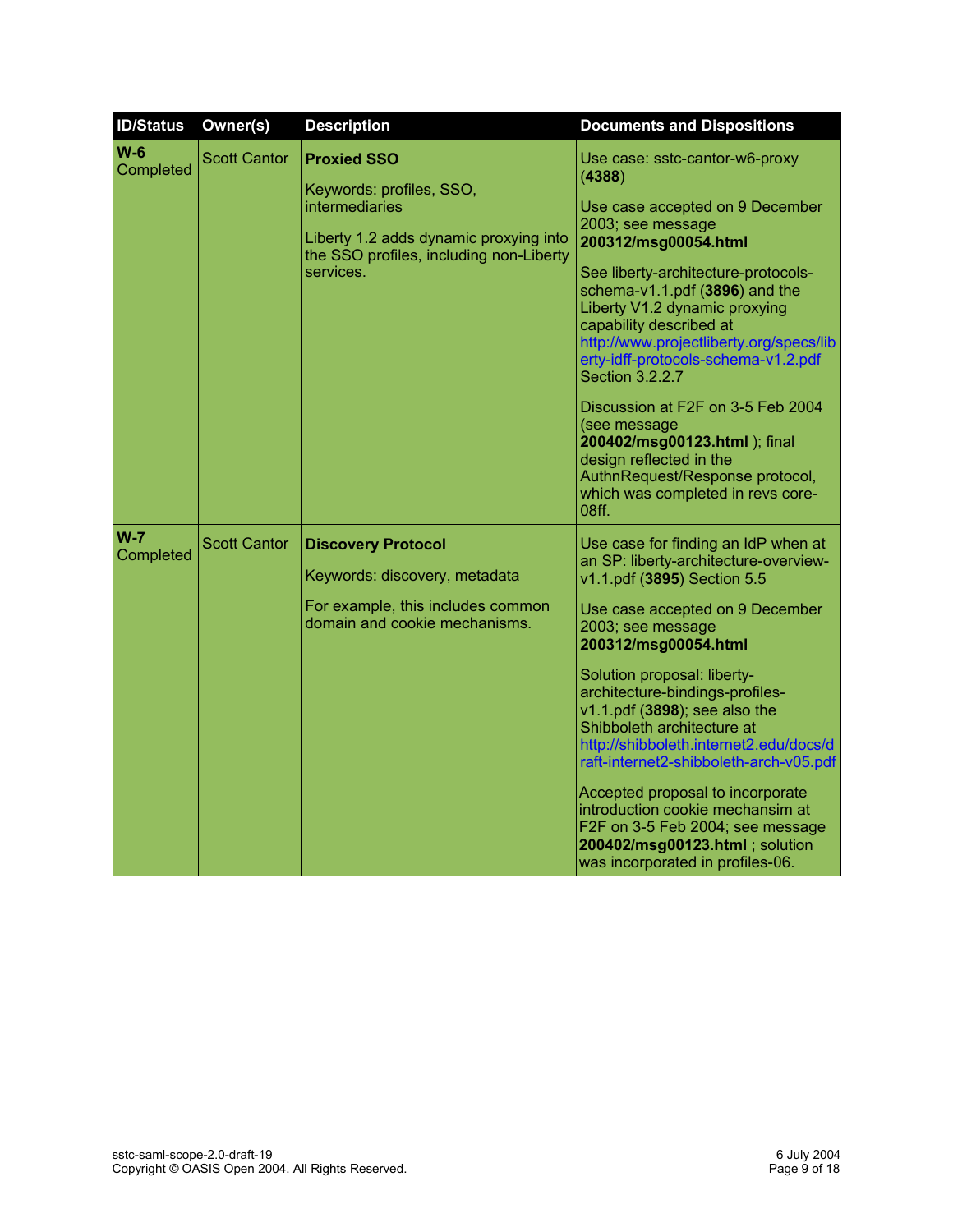| <b>ID/Status</b>                    | Owner(s)                                   | <b>Description</b>                                                                                                                                     | <b>Documents and Dispositions</b>                                                                                                                                                                                                                                                                                                                                                                                                                                                                                                                                                                                                                               |
|-------------------------------------|--------------------------------------------|--------------------------------------------------------------------------------------------------------------------------------------------------------|-----------------------------------------------------------------------------------------------------------------------------------------------------------------------------------------------------------------------------------------------------------------------------------------------------------------------------------------------------------------------------------------------------------------------------------------------------------------------------------------------------------------------------------------------------------------------------------------------------------------------------------------------------------------|
| $W-8$<br>Completed                  | John Kemp                                  | <b>Authentication Context</b><br>Keywords: SSO, authentication<br>Liberty authentication context<br>exchange and control.                              | Use case for indicating SP-requested<br>authentication characteristics and<br>reporting actual characteristics used:<br>mail message<br>200310/msg00216.html<br>Use case accepted on 9 December<br>2003; see message<br>200312/msg00054.html<br>Solution proposals: liberty-<br>architecture-authentication-context-<br>v1.1.pdf (3899), draft-sstc-authn-<br>context-v1.0 (5188); also draft-sstc-<br>authn-context-v1.0-02 (5244)<br>Proposal to adopt solution proposal<br>accepted at F2F on 3-5 Feb 2004;<br>see message<br>200402/msg00123.html                                                                                                           |
| $W-9$<br><b>ActiveCom</b><br>pleted | <b>Scott Cantor</b><br><b>Hal Lockhart</b> | <b>XML Encryption</b><br>Keywords: security, encryption, privacy<br>Incorporate XML-based encryption of<br>assertions and/or other SAML<br>constructs. | Use cases: messages<br>200311/msg00116.html and<br>200312/msg00039.html<br>On 9 December 2003, agreed to<br>allow for encrypting requests and<br>responses and to provide schema<br>validity selectively on a case-by-case<br>basis; see message<br>200312/msg00054.html<br>Additional input: see the usage of<br>XML Encryption in Liberty V1.2,<br>described at<br>http://www.projectliberty.org/specs/lib<br>erty-idff-protocols-schema-v1.2.pdf<br>Section 3.2.2.3 and<br>http://www.projectliberty.org/specs/lib<br>erty-idff-bindings-profiles-v1.2.pdf<br>Section 3.8<br>Most recent use cases and solution<br>proposal: message<br>200403/msg00127.html |
| $W-10$                              |                                            | <b>Back Office Profiles</b>                                                                                                                            |                                                                                                                                                                                                                                                                                                                                                                                                                                                                                                                                                                                                                                                                 |
| <b>Inactive</b>                     |                                            | Keywords: profiles, web services                                                                                                                       |                                                                                                                                                                                                                                                                                                                                                                                                                                                                                                                                                                                                                                                                 |
|                                     |                                            | B2B, A2A, and other similar profiles.                                                                                                                  |                                                                                                                                                                                                                                                                                                                                                                                                                                                                                                                                                                                                                                                                 |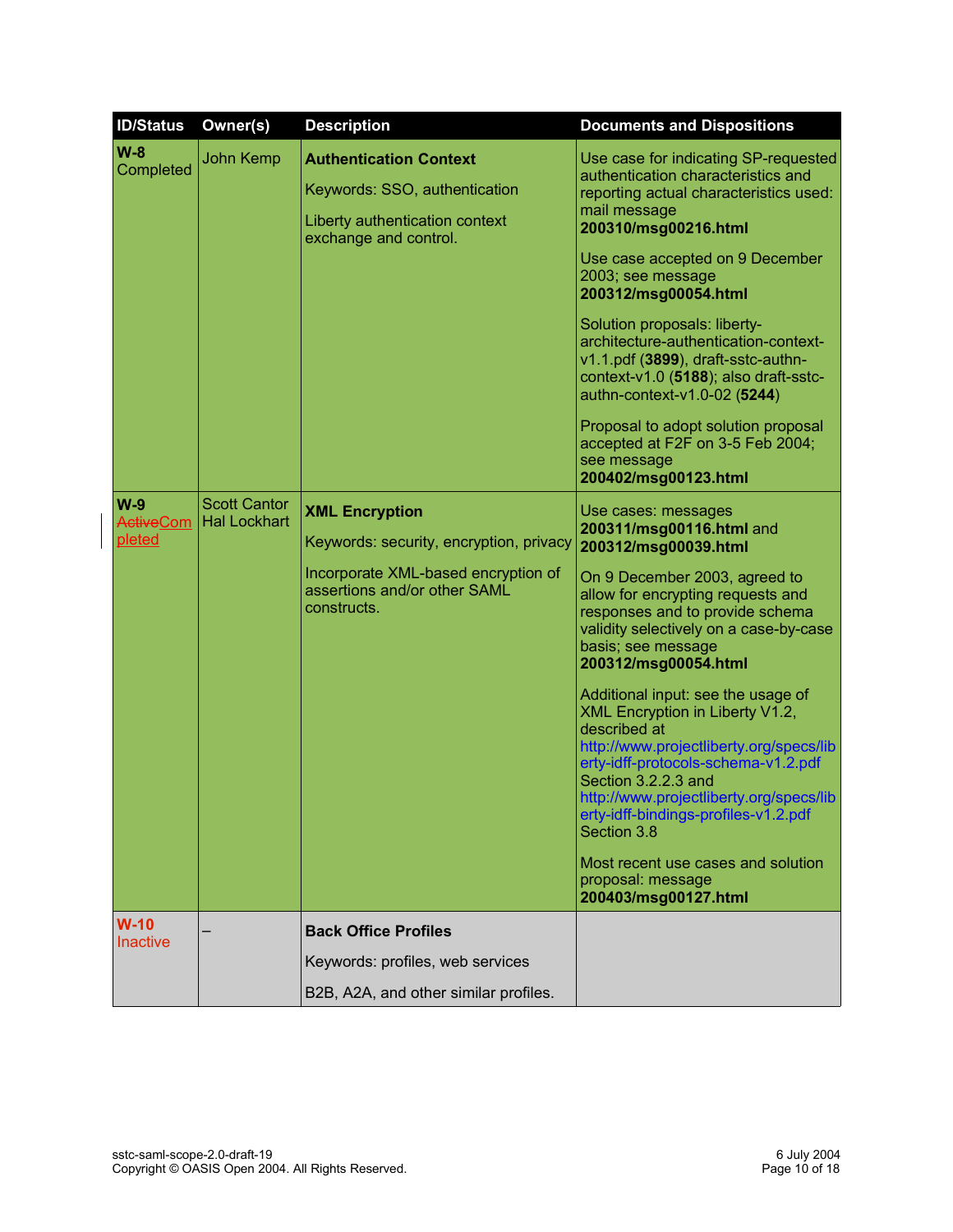| <b>ID/Status</b>          | Owner(s)    | <b>Description</b>                                                                                                                                                                                                                                                                                                                                                                                                                                   | <b>Documents and Dispositions</b>                                                                                                                                                               |
|---------------------------|-------------|------------------------------------------------------------------------------------------------------------------------------------------------------------------------------------------------------------------------------------------------------------------------------------------------------------------------------------------------------------------------------------------------------------------------------------------------------|-------------------------------------------------------------------------------------------------------------------------------------------------------------------------------------------------|
| $W-11$<br><b>Inactive</b> |             | <b>Mid-Tier Usage</b>                                                                                                                                                                                                                                                                                                                                                                                                                                |                                                                                                                                                                                                 |
|                           |             | Keywords: profiles, web services,<br>intermediaries, delegation                                                                                                                                                                                                                                                                                                                                                                                      |                                                                                                                                                                                                 |
|                           |             | Profile or other specification for SAML<br>usage in the middle tier for XML<br>firewalls and similar. This is related to<br>W-15.                                                                                                                                                                                                                                                                                                                    |                                                                                                                                                                                                 |
| $W-12$<br><b>Inactive</b> |             | <b>Attribute Retrieval Enhancement</b><br>Keywords: attributes, XACML, protocol<br>Finer-grained attribute retrieval, for<br>example, "All attributes in namespace                                                                                                                                                                                                                                                                                   | Original issues: see sstc-saml-1.1-<br>issues-draft-02 (3690) DS-12-03,<br>DS-12-04, DS-9-02, DS-9-03<br>Decided at the March 2004 F2F to<br>make inactive for V2.0. However, a                 |
|                           |             | X." It has also been suggested that<br>just the attribute schema or just the<br>attribute names could be requested,<br>that it should be possible to boxcar<br>multiple assertion types in a request,<br>and that requests with assertion ID<br>references should also be allowed to<br>contain attributes. Any solutions here<br>should take into account the<br>differences between SAML and<br>XACML attributes. This may be<br>impacted by W-2a. | number of design elements of other<br>work items have involved various<br>types of enhancements to attribute<br>retrieval.                                                                      |
| $W-13$<br><b>Inactive</b> |             | <b>Hierarchical Privilege Delegation</b>                                                                                                                                                                                                                                                                                                                                                                                                             |                                                                                                                                                                                                 |
|                           |             | Keywords: attributes, authorization                                                                                                                                                                                                                                                                                                                                                                                                                  |                                                                                                                                                                                                 |
|                           |             | Hierarchical delegation of privileges<br>among federated attribute authorities.                                                                                                                                                                                                                                                                                                                                                                      |                                                                                                                                                                                                 |
| $W-14$<br><b>Active</b>   | Jeff Hodges | <b>SAML Server Trust</b>                                                                                                                                                                                                                                                                                                                                                                                                                             | Liberty Alliance has contributed a                                                                                                                                                              |
|                           |             | Keywords: interoperability, trust                                                                                                                                                                                                                                                                                                                                                                                                                    | new document addressing this area;<br>see message                                                                                                                                               |
|                           |             | Standardized trust between SAML-<br>enabled servers, apart from what<br>we're already doing in the metadata<br>work. It may be that the only<br>appropriate action at this stage is to                                                                                                                                                                                                                                                               | 200402/msg00007.html<br>Document submitted is liberty-trust-<br>models-guidelines-v1.0.pdf (5242)<br>Discussion at F2F on 3-5 Feb 2004                                                          |
|                           |             | flesh out the security considerations<br>and/or discuss it briefly in the SAML<br>Primer. Some feel that it's premature<br>to address this, although Liberty has<br>done some work in this area.                                                                                                                                                                                                                                                     | (see message<br>200402/msg00123.html) resulted in<br>request to cast document in SAML-<br>specific terms for TC consideration;<br>this has been done in sstc-saml-<br>trustmodels- $2.0$ (6158) |
|                           |             | Awaiting a proposal on how to put a<br>framework around SAML and trust<br>relationships.                                                                                                                                                                                                                                                                                                                                                             |                                                                                                                                                                                                 |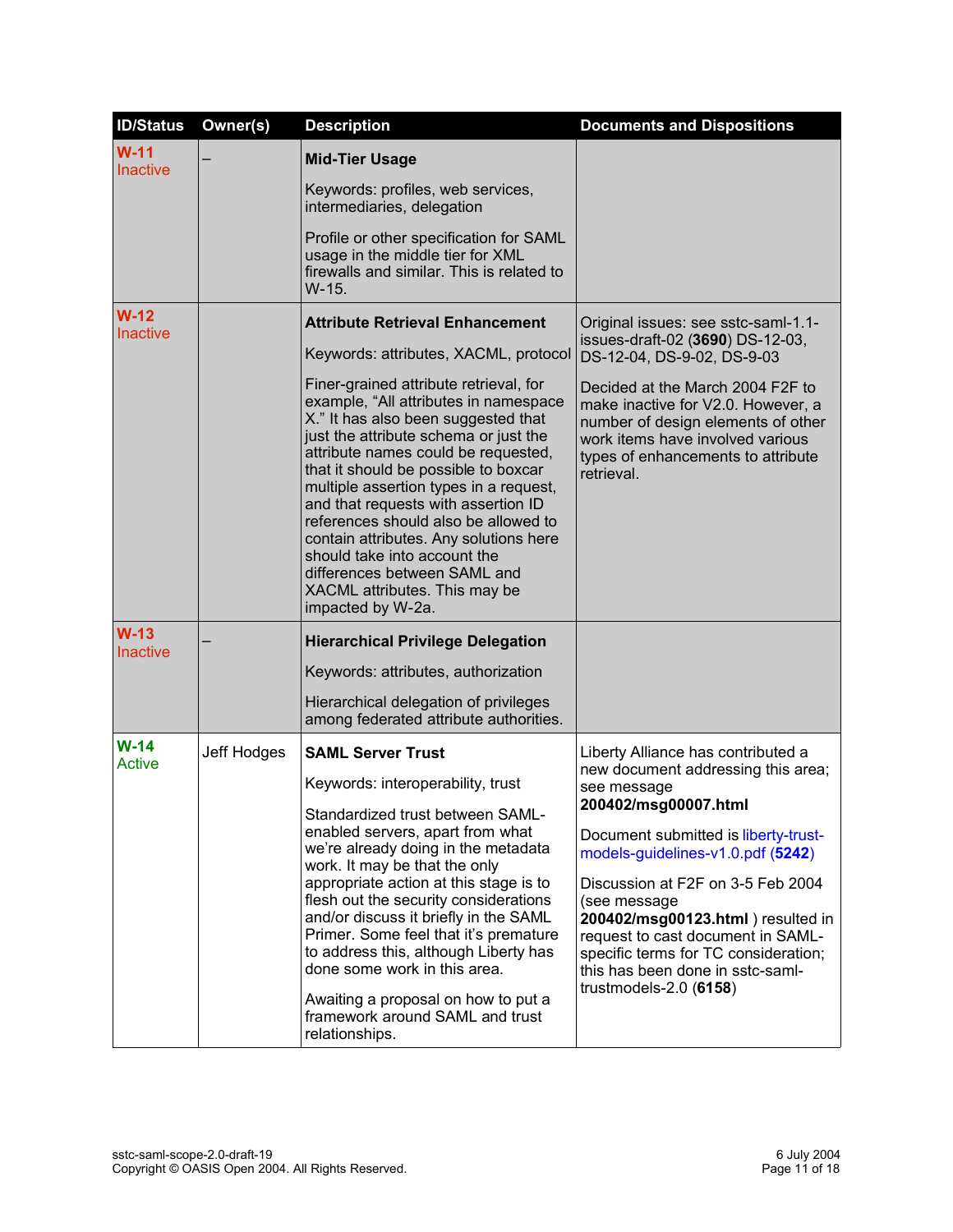| <b>ID/Status</b>          | Owner(s)                                                | <b>Description</b>                                                                                                                                                                                                                                                                                                                                 | <b>Documents and Dispositions</b>                                                                                                                                                                                                                                                                                                                                                                                                                              |
|---------------------------|---------------------------------------------------------|----------------------------------------------------------------------------------------------------------------------------------------------------------------------------------------------------------------------------------------------------------------------------------------------------------------------------------------------------|----------------------------------------------------------------------------------------------------------------------------------------------------------------------------------------------------------------------------------------------------------------------------------------------------------------------------------------------------------------------------------------------------------------------------------------------------------------|
| $W-15$<br><b>Inactive</b> | <b>Scott Cantor</b><br>Bob Morgan<br><b>Jeff Hodges</b> | <b>Delegation and Intermediaries</b><br>Keywords: profiles, web services,<br>intermediaries, delegation                                                                                                                                                                                                                                            | Delegation/intermediaries use case<br>model: draft-morgan-sstc-delegation-<br>model (4402) introduced in message<br>200312/msg00004.html                                                                                                                                                                                                                                                                                                                       |
|                           |                                                         | Use cases that support arbitrary multi-<br>hop delegation. Liberty WSF supports<br>one-hop impersonation. The<br>relationship of this to WSS needs to<br>be sorted out. This relates to the<br>Fidelity need for a WSRP profile. This<br>is related to W-11. The item "multi-<br>participant transactional workflows"<br>was folded into this one. | Library meta-search use case from<br>Scott Cantor: see messages<br>200312/msg00035.html and<br>200312/msg00040.html and<br>200312/msg00041.html<br>Use case accepted on 9 December<br>2003, with additional exploration into<br>existing proposed profiles, with view<br>to the assertions being<br>communicated further to a backend<br>system - what are the security<br>considerations and changes<br>necessary? (see message<br>200312/msg00054.html)      |
|                           |                                                         |                                                                                                                                                                                                                                                                                                                                                    | Additional input: see Ron Monzillo's<br>slides in mail message<br>200309/msg00059.html                                                                                                                                                                                                                                                                                                                                                                         |
|                           |                                                         |                                                                                                                                                                                                                                                                                                                                                    | At F2F on 3-5 Feb 2004 (see<br>message 200402/msg00123.html),<br>discussed this but concluded that<br>more progress is needed on the<br>AuthnRequest/Response design<br>work in order to determine what is<br>needed here; also see Ron's issue at<br>thread starting at message<br>200402/msg00049.html and other<br>threads in month<br>200402/threads.html (recorded in<br>the issues list $(5428)$ as TECH-3),<br>plus proposal in<br>200401/msg00102.html |
|                           |                                                         |                                                                                                                                                                                                                                                                                                                                                    | The work to enable proper<br>intermedary functioning has been<br>done, meaning that this work item<br>can be considered "mostly closed",<br>but we have decided to defer to a<br>later version any development of an<br>actual profile that exploits SAML<br>mechanisms to address various<br>intermediary use cases.                                                                                                                                          |
| $W-16$<br>Inactive        |                                                         | (Merged with W-15.)                                                                                                                                                                                                                                                                                                                                |                                                                                                                                                                                                                                                                                                                                                                                                                                                                |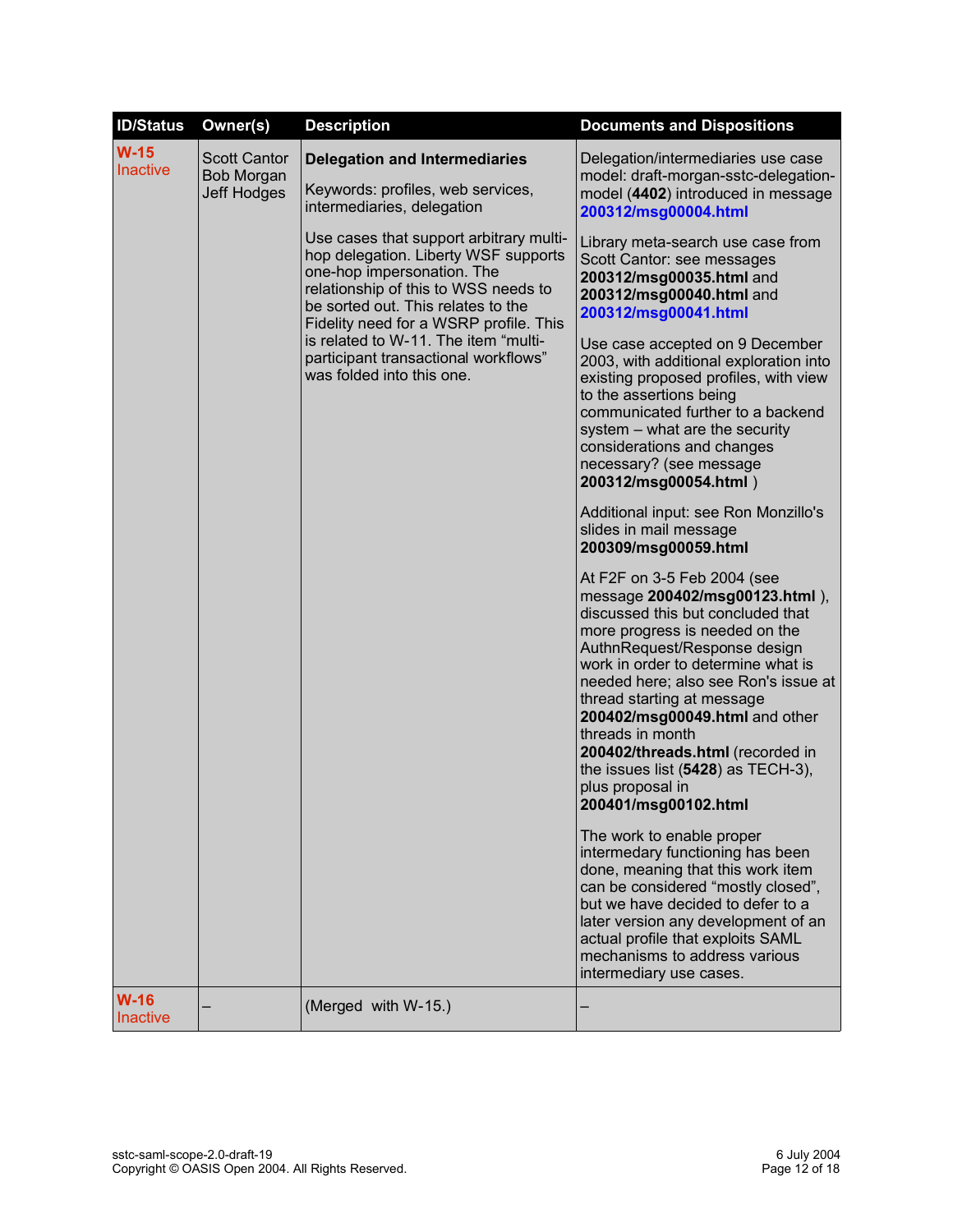| <b>ID/Status</b>                                                               | Owner(s)                                       | <b>Description</b>                                                                                                                                                                                                                                                                                                                         | <b>Documents and Dispositions</b>                                                                                                                                                                                                                                                                                                                                                                 |
|--------------------------------------------------------------------------------|------------------------------------------------|--------------------------------------------------------------------------------------------------------------------------------------------------------------------------------------------------------------------------------------------------------------------------------------------------------------------------------------------|---------------------------------------------------------------------------------------------------------------------------------------------------------------------------------------------------------------------------------------------------------------------------------------------------------------------------------------------------------------------------------------------------|
| $W-17$<br><b>Inactive</b><br>(see <b>W-5</b> ,<br><b>W-5a, W-</b><br>5b, W-25) | <b>Tim Moses</b><br><b>Jeff Hodges</b>         | (Merged with W-5b.)<br><b>Credentials Collector and</b><br><b>Assertions</b><br>Keywords: protocol<br>This includes pass-through<br>authentication. This is related to W-18.                                                                                                                                                               | Use case proposal: oasis-sstc-v2 0-<br>credentials_collector-use_cases-<br>moses (4119)<br>Use case accepted on 9 December<br>2003; see message<br>200312/msg00054.html<br>Additional input: see mail messages<br>by Adams 200206/msg00007.html<br>and Lockhart<br>200303/msg00033.html<br>Original issues: see sstc-saml-1.1-<br>issues-draft-02 (3690) UC-1-14                                  |
| $W-18$<br>Liaison                                                              | <b>Jeff Hodges</b><br><b>Bob Morgan</b>        | <b>SASL support</b><br>Keywords: authentication<br>Defining SAML as a SASL security<br>mechanism.                                                                                                                                                                                                                                          | Jeff and Bob will create an activity in<br><b>IETF</b> around this topic and function<br>as our liaisons.<br>Original issues: see sstc-saml-1.1-<br>issues-draft-02 (3690) UC-1-05, UC-<br>$5 - 02$<br>Discussed this at the March 2004<br>F2F. This activity is not on the critical<br>path for V2.0. The Kerberos work<br>may be able to use the SASL<br>mechanism. Discussions are<br>ongoing. |
| $W-19$<br>Completed                                                            | <b>Scott Cantor</b>                            | <b>HTTP-Based Assertion Referencing</b><br>Keywords: bindings<br>Additional protocol binding for direct<br>HTTP use.                                                                                                                                                                                                                       | Use case and solution proposal:<br>draft-sstc-assertion-uri (3651)<br>Use case accepted on 9 December<br>2003; see message<br>200312/msg00054.html<br>Accepted solution proposal at F2F<br>on 3-5 Feb 2004 (see message<br>200402/msg00123.html ); TC will<br>pursue SAML-specific media (MIME)<br>type registration; solution<br>incorporated into Bindings doc                                  |
| $W-20$<br>Liaison                                                              | Dale Moberg<br><b>Matt</b><br><b>MacKenzie</b> | ebMS Binding/Profile<br>Keywords: bindings<br>Additional protocol binding for ebXML<br>Message Service use and/or<br>additional profile for using SAML to<br>allow for authentication and<br>authorization of ebMS messages. The<br>eGov TC has discussed this latter<br>notion a little. The ebxml-msg TC will<br>take on both questions. | Dale and Matt will examine this in the<br>ebxml-msg TC<br>Discussed this at the March 2004<br>F2F. This is not on the critical path<br>for V2.0.                                                                                                                                                                                                                                                  |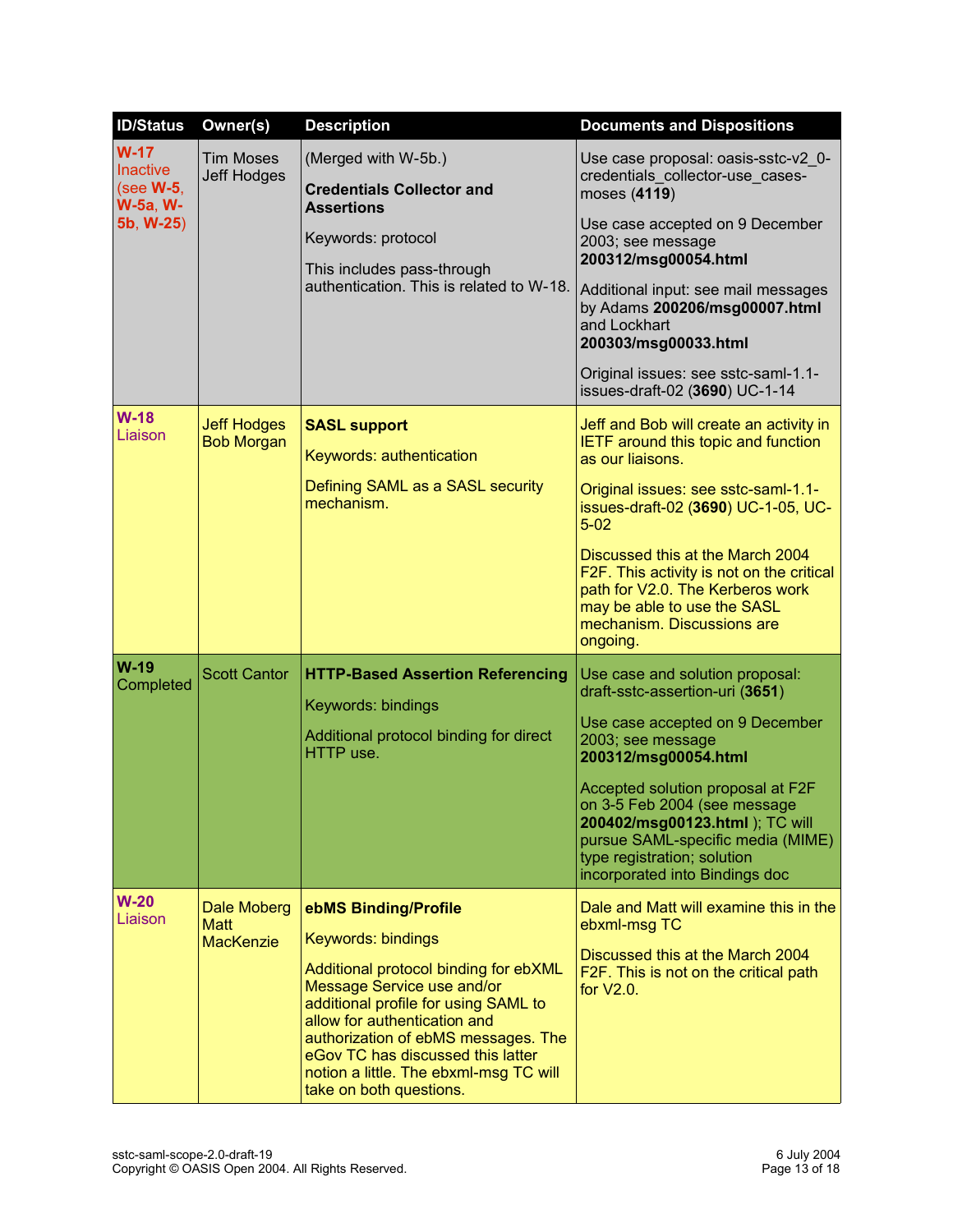| <b>ID/Status</b>          | Owner(s)                                 | <b>Description</b>                                                                                                                                                                                                                                                                                                                                                                                                                                | <b>Documents and Dispositions</b>                                                                                                                                                                                                                                                                                                                                                                                                                                                                                                                                                                                                                                                                                                                                                                                                                                                       |
|---------------------------|------------------------------------------|---------------------------------------------------------------------------------------------------------------------------------------------------------------------------------------------------------------------------------------------------------------------------------------------------------------------------------------------------------------------------------------------------------------------------------------------------|-----------------------------------------------------------------------------------------------------------------------------------------------------------------------------------------------------------------------------------------------------------------------------------------------------------------------------------------------------------------------------------------------------------------------------------------------------------------------------------------------------------------------------------------------------------------------------------------------------------------------------------------------------------------------------------------------------------------------------------------------------------------------------------------------------------------------------------------------------------------------------------------|
| $W-21$<br>Completed       | <b>Scott Cantor</b><br><b>Bob Morgan</b> | <b>Baseline Attribute Namespaces</b><br>Keywords: attributes, XACML<br>For example, a DSML or X.500 profile<br>for a person's attributes expressed in<br>SAML.                                                                                                                                                                                                                                                                                    | Use case and solution proposal for<br>convention for using X.500/LDAP<br>attribute types in SAML: draft-<br>morgan-saml-attr-x500 (4124); see<br>also message<br>200401/msg00060.html<br>Use case that proposes going<br>beyond X.500/LDAP to RDB and/or<br>UDDI: 200311/msg00010.html<br>Further elucidation of use cases,<br>resulting in P1 and P2: message<br>200312/msg00052.html<br>Use case P1 accepted on 9<br>December 2003; see message<br>200312/msg00054.html<br>Additional input: see also the<br>Shibboleth architecture at<br>http://shibboleth.internet2.edu/docs/d<br>raft-internet2-shibboleth-arch-v05.pdf<br>and the XML-Enabled Directory work<br>described in message<br>200312/msg00052.html<br>At F2F on 3-5 Feb 2004 (see<br>message 200402/msg00123.html),<br>John Hughes agreed to be editor of<br>new "Baseline Identities and<br>Attributes" specification |
| $W-22$<br><b>Inactive</b> |                                          | <b>Assertion Caching</b><br>Keywords: assertions, web services,<br>auditing<br>Persistent caching or mirroring of<br>assertions at multiple sites. We think<br>the WSS SAML token may be related<br>to this; SAML has a protocol to obtain<br>assertions, and there's also STR.<br>Ideally this would be coordinated with<br>the designs for W-13 through W-15,<br>so that it's possible to express "I trust<br>this server to cache assertions." | Decided at the March 2004 F2F to<br>make inactive for V2.0.                                                                                                                                                                                                                                                                                                                                                                                                                                                                                                                                                                                                                                                                                                                                                                                                                             |
| $W-23$<br><b>Inactive</b> |                                          | <b>Security Workflow</b><br>Keywords: protocol<br>Expressing security processing<br>workflow definitions.                                                                                                                                                                                                                                                                                                                                         | Decided at the March 2004 F2F to<br>make inactive for V2.0.                                                                                                                                                                                                                                                                                                                                                                                                                                                                                                                                                                                                                                                                                                                                                                                                                             |
| $W-24$<br><b>Inactive</b> |                                          | (Merged with W-2.)                                                                                                                                                                                                                                                                                                                                                                                                                                |                                                                                                                                                                                                                                                                                                                                                                                                                                                                                                                                                                                                                                                                                                                                                                                                                                                                                         |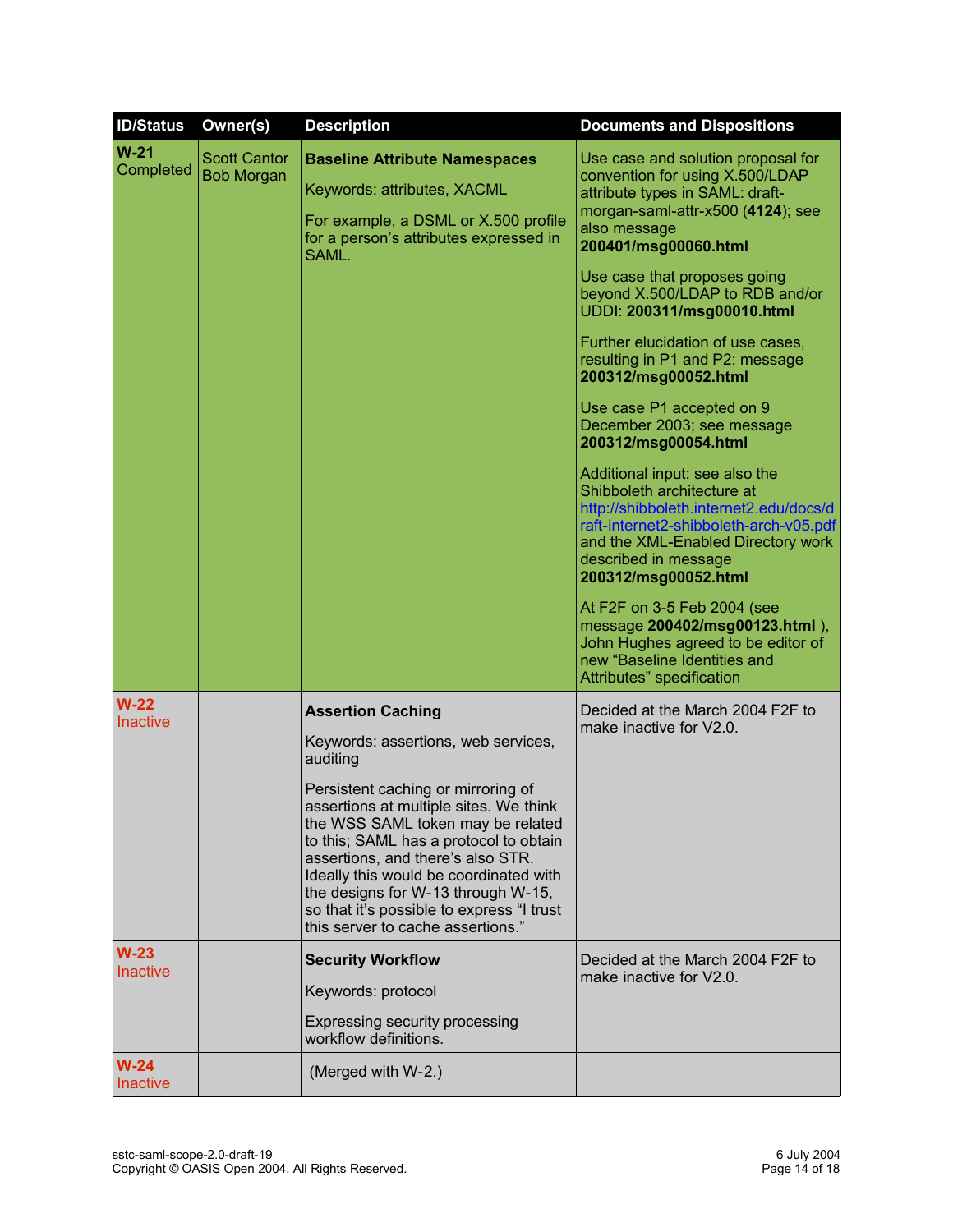| <b>ID/Status</b>                                             | Owner(s)          | <b>Description</b>                                                                                                                                                                      | <b>Documents and Dispositions</b>                                                                                                                                                                                                                                                                                                                                    |
|--------------------------------------------------------------|-------------------|-----------------------------------------------------------------------------------------------------------------------------------------------------------------------------------------|----------------------------------------------------------------------------------------------------------------------------------------------------------------------------------------------------------------------------------------------------------------------------------------------------------------------------------------------------------------------|
| $W-25$<br><b>Active</b><br>(see also<br>W-5, W-<br>5a, W-5b, | John Hughes       | <b>Kerberos Support</b><br>Keywords: authentication, profiles                                                                                                                           | Use case proposals for both the<br>bridge server situation and the basic<br>browser/Kerberos situation: draft-<br>sstc-use-kerberos (3760)                                                                                                                                                                                                                           |
| $W-17)$                                                      |                   |                                                                                                                                                                                         | Use case accepted on 9 December<br>2003; see message<br>200312/msg00054.html                                                                                                                                                                                                                                                                                         |
|                                                              |                   |                                                                                                                                                                                         | Solution proposal: draft-sstc-solution-<br>profile-kerberos (5935)                                                                                                                                                                                                                                                                                                   |
|                                                              |                   |                                                                                                                                                                                         | At the March 2004 F2F, we agreed<br>to take on a small portion of the work<br>in V2.0, and the proposers will<br>continue their offline work and<br>possibly publish a draft intended for<br>post-V2.0 adoption. The V2.0-scope<br>material has not yet been added to<br>the specs.                                                                                  |
| $W-26$<br><b>Inactive</b>                                    | Prateek<br>Mishra | <b>Dependency Audit</b><br>Keywords: assertions, auditing<br>A "validity-depends-on" feature.                                                                                           | Discussed at the March 2004 F2F;<br>suggested this can be achieved<br>through special conditions. Decided<br>to make it inactive for V2.0.                                                                                                                                                                                                                           |
| $W-27$<br><b>Active</b>                                      | Tony Nadalin      | <b>Security Analysis Enhancements</b><br>Keywords: security, profiles<br>Suggestions from researcher who has<br>done a formal security analysis.                                        | The security analysis has been<br>published at<br>http://www.acsac.org/2003/abstracts/<br>73.html. Tony/Scott/Prateek/Maryann<br>will propose new issues based on<br>this.                                                                                                                                                                                           |
| $W-28$<br><b>Inactive</b>                                    |                   | <b>XACML-Proposed Changes</b><br>See the individually broken out work<br>items below.                                                                                                   | Input: see the combined<br>XACML/OGSA proposal at<br>200309/msg00058.html and the<br>original OGSA proposal at<br>200306/msg00018.html                                                                                                                                                                                                                               |
| <b>W-28a1</b><br>Completed                                   | Rebekah<br>Lepro  | <b>Existing Attribute Usage</b><br><b>Codification</b>                                                                                                                                  | Use case proposal: sstc-cantor-<br>w28a-attrib (4035)                                                                                                                                                                                                                                                                                                                |
|                                                              |                   | Keywords: attributes, interoperability<br>This is codification of existing<br>namespace usage within the specs.<br>XACML and SAML structure their<br>attribute information differently. | Solution proposal: draft-sstc-attribute<br>(5312)<br>At F2F on 3-5 Feb 2004 (see<br>message 200402/msg00123.html)<br>did a detailed walkthrough of the<br>solution proposal and tasked Eve<br>with a comprehensive revision (now<br>at sstc-maler-w28a-attribute, 5946)<br>(This item should be considered re-<br>merged with W28a2 for all intents<br>and purposes) |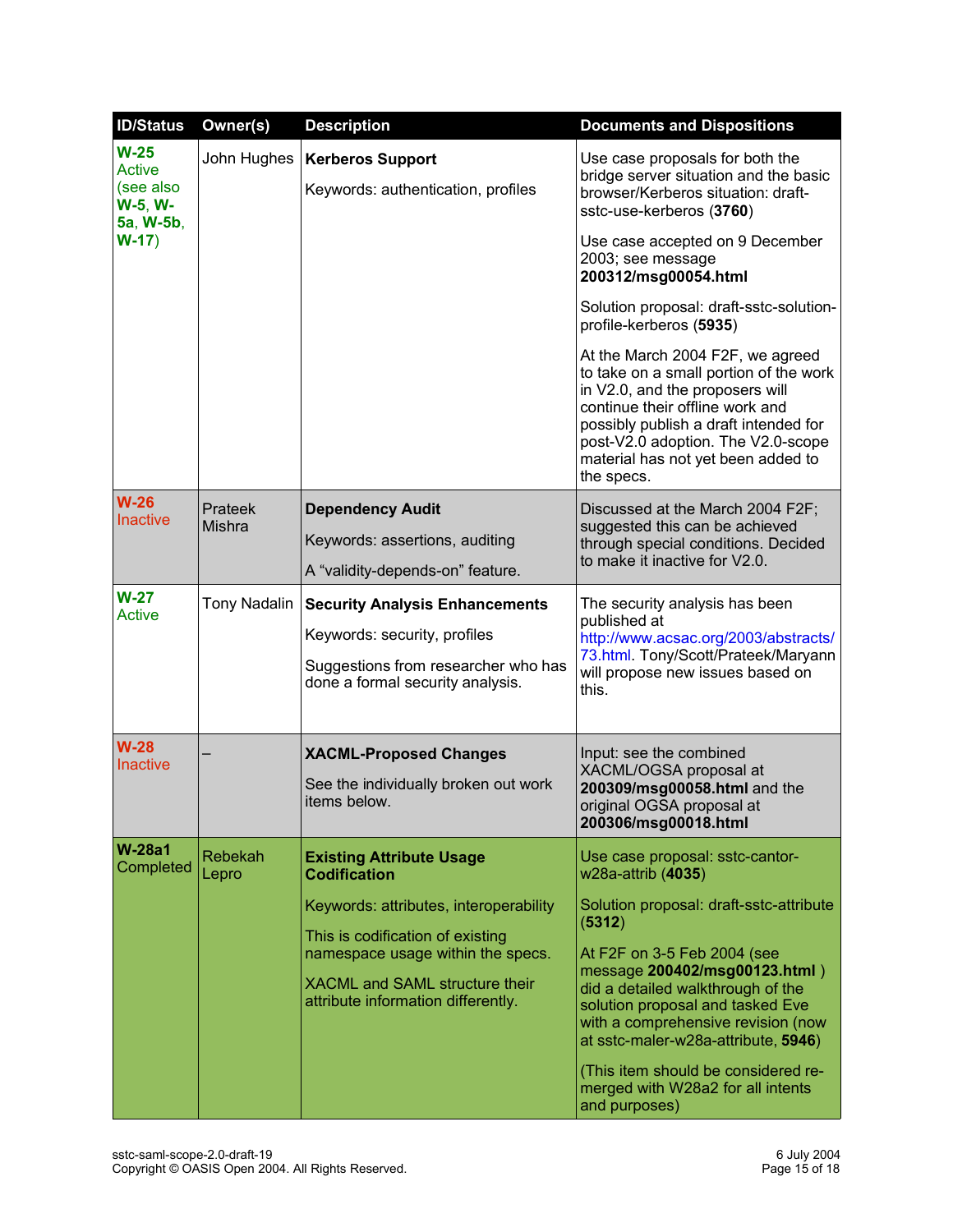| <b>ID/Status</b>                                | Owner(s)                | <b>Description</b>                                                                                                                                                                                                                                                                                                                                                                  | <b>Documents and Dispositions</b>                                                                                                                                                                                                                                                                                                                                                                                                                   |
|-------------------------------------------------|-------------------------|-------------------------------------------------------------------------------------------------------------------------------------------------------------------------------------------------------------------------------------------------------------------------------------------------------------------------------------------------------------------------------------|-----------------------------------------------------------------------------------------------------------------------------------------------------------------------------------------------------------------------------------------------------------------------------------------------------------------------------------------------------------------------------------------------------------------------------------------------------|
| $W-28a2$<br>Completed<br>(see also<br>$W-28a1)$ | Rebekah<br>Lepro        | <b>Reconciling Attribute Usage with</b><br><b>XACML</b><br>Keywords: XACML, attributes<br>This should also acknowlege existing<br>usage (W-28a1).                                                                                                                                                                                                                                   | Use cases and solution proposal:<br>28b-draft-solution (note that the<br>document ID should properly be<br>"28a" or "28a2") (3666)Use case<br>accepted on 9 December 2003; see<br>message 200312/msg00054.html<br>Additional input: see the combined<br>XACML/OGSA proposal at<br>200309/msg00058.html                                                                                                                                              |
| $W-28b$<br>Completed                            | <b>Hal Lockhart</b>     | <b>XACML Proposal for Policy</b><br><b>Transport and Authorization</b><br><b>Decision Reconciliation</b><br>Keywords: XACML, policy,<br>authorization, grid<br>XACML has asked for a SAML-based<br>solution to transporting requests for<br>policies and the policies themselves.<br>This ties into how to coordinate the<br>XACML and SAML versions of<br>authorization decisions. | This was sent back to the XACML<br>TC. It is up to them to profile this use<br>case from SAML foundations.<br>Additional input: see the combined<br>XACML/OGSA proposal at<br>200309/msg00058.html<br>Proposal to freeze Authz Decision<br>functionality as is for V2.0, with no<br>futher enhancement planned and<br>with referral to XACML for those<br>need more fnality accepted at F2F<br>on 3-5 Feb 2004; see message<br>200402/msg00123.html |
| <b>W-28c</b><br><b>Inactive</b>                 |                         | Merged with 28b above.                                                                                                                                                                                                                                                                                                                                                              |                                                                                                                                                                                                                                                                                                                                                                                                                                                     |
| <b>W-28d</b><br>Completed                       | <b>Rebekah</b><br>Lepro | <b>IssuerName Enhancement</b><br>Keywords: XACML<br>XACML would like to have "datatyping"<br>of issuers.                                                                                                                                                                                                                                                                            | Use case and solution proposal: 28d-<br>draft-solution (3667), draft-sstc-<br>AssertIssuer (5158)<br>Additional input: see the combined<br>XACML/OGSA proposal at<br>200309/msg00058.html<br>The acceptance of draft core-04 at<br>F2F on 3-5 Feb 2004 (see message<br>200402/msg00123.html and W-2<br>above) included core spec features<br>implementing enhancement of issuer<br>names                                                            |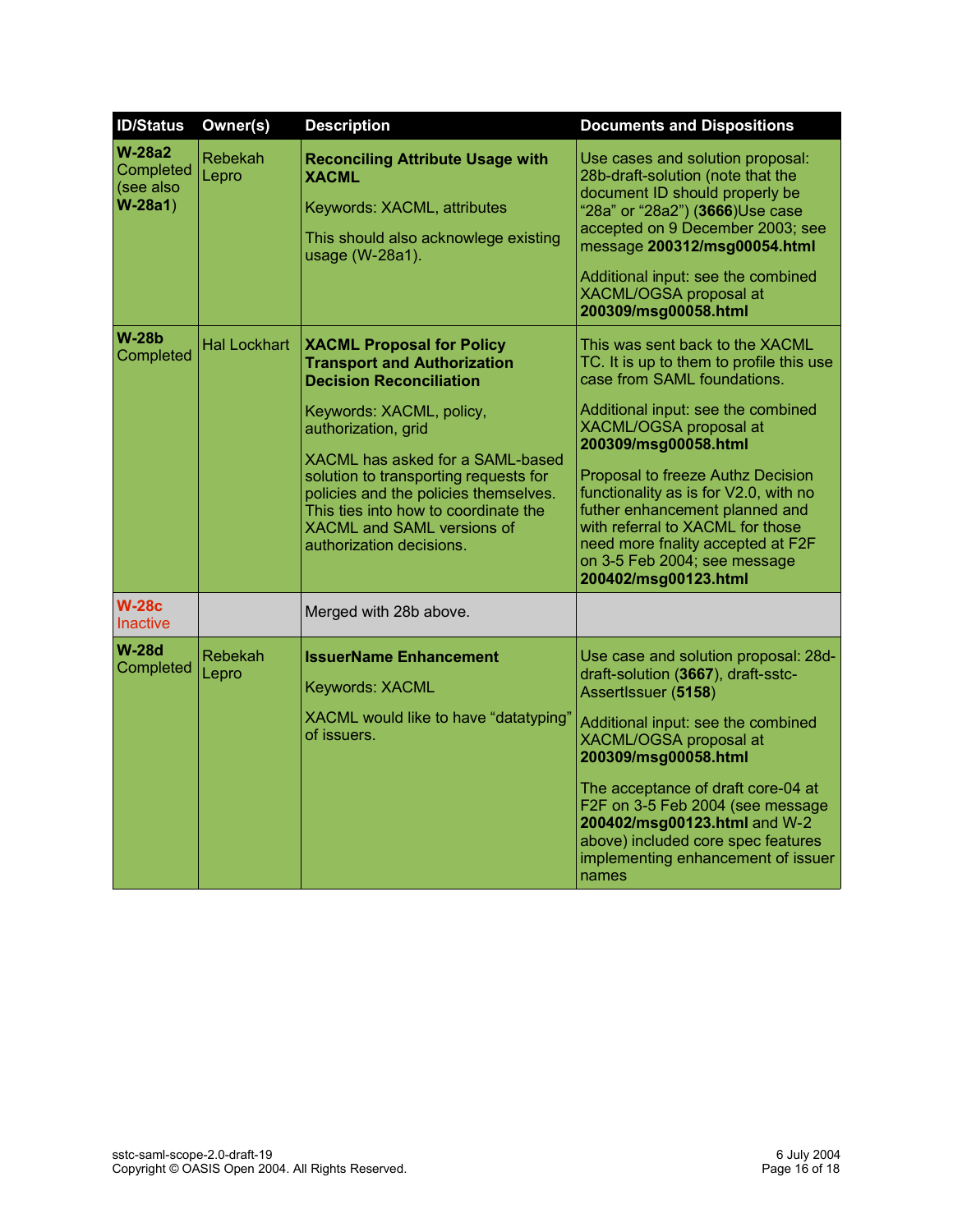| <b>ID/Status</b>    | Owner(s)                                 | <b>Description</b>                                                                                                                                                                                   | <b>Documents and Dispositions</b>                                                                                                                                                                                                                                              |
|---------------------|------------------------------------------|------------------------------------------------------------------------------------------------------------------------------------------------------------------------------------------------------|--------------------------------------------------------------------------------------------------------------------------------------------------------------------------------------------------------------------------------------------------------------------------------|
| $W-29$<br>Completed | <b>Eve Maler</b>                         | <b>Promised V2.0 Changes</b>                                                                                                                                                                         | Implemented.                                                                                                                                                                                                                                                                   |
|                     |                                          | Plans to make backwards-<br>incompatible changes in V2.0 that<br>were promised in V1.0 or V1.1:                                                                                                      |                                                                                                                                                                                                                                                                                |
|                     |                                          | <b>Removing AuthorityBinding element</b><br>(core)                                                                                                                                                   |                                                                                                                                                                                                                                                                                |
|                     |                                          | <b>Removing RespondWith element</b><br>(core)                                                                                                                                                        |                                                                                                                                                                                                                                                                                |
|                     |                                          | Removing deprecated Nameldentifier<br>URIs (core)                                                                                                                                                    |                                                                                                                                                                                                                                                                                |
|                     |                                          | Requiring URI references to be<br>absolute (core)                                                                                                                                                    |                                                                                                                                                                                                                                                                                |
|                     |                                          | Disallowing Status element as the only<br>child of a SOAP Body element<br>(bindings)                                                                                                                 |                                                                                                                                                                                                                                                                                |
|                     |                                          | Removing deprecated artifact URI<br>(bindings)                                                                                                                                                       |                                                                                                                                                                                                                                                                                |
| $W-30$<br>Active    | <b>Scott Cantor</b><br>Prateek<br>Mishra | <b>Migration Paths</b>                                                                                                                                                                               | Waiting for implementation                                                                                                                                                                                                                                                     |
|                     |                                          | Document the migration paths from<br>SAML V1.1 to SAML V2.0, and from<br>Liberty V1.2 to SAML V2.0. This is<br>likely to go in the Implementation<br>Guidelines document, though this may<br>change. | At the March-April 2004 F2F, we<br>agreed to begin by creating a "diffs"<br>document that describes the<br>changes and rationales briefly; see<br>the presentation at message<br>200404/msg00094.html for a list of<br>substantive diffs through core-10,<br>profiles-05, etc. |